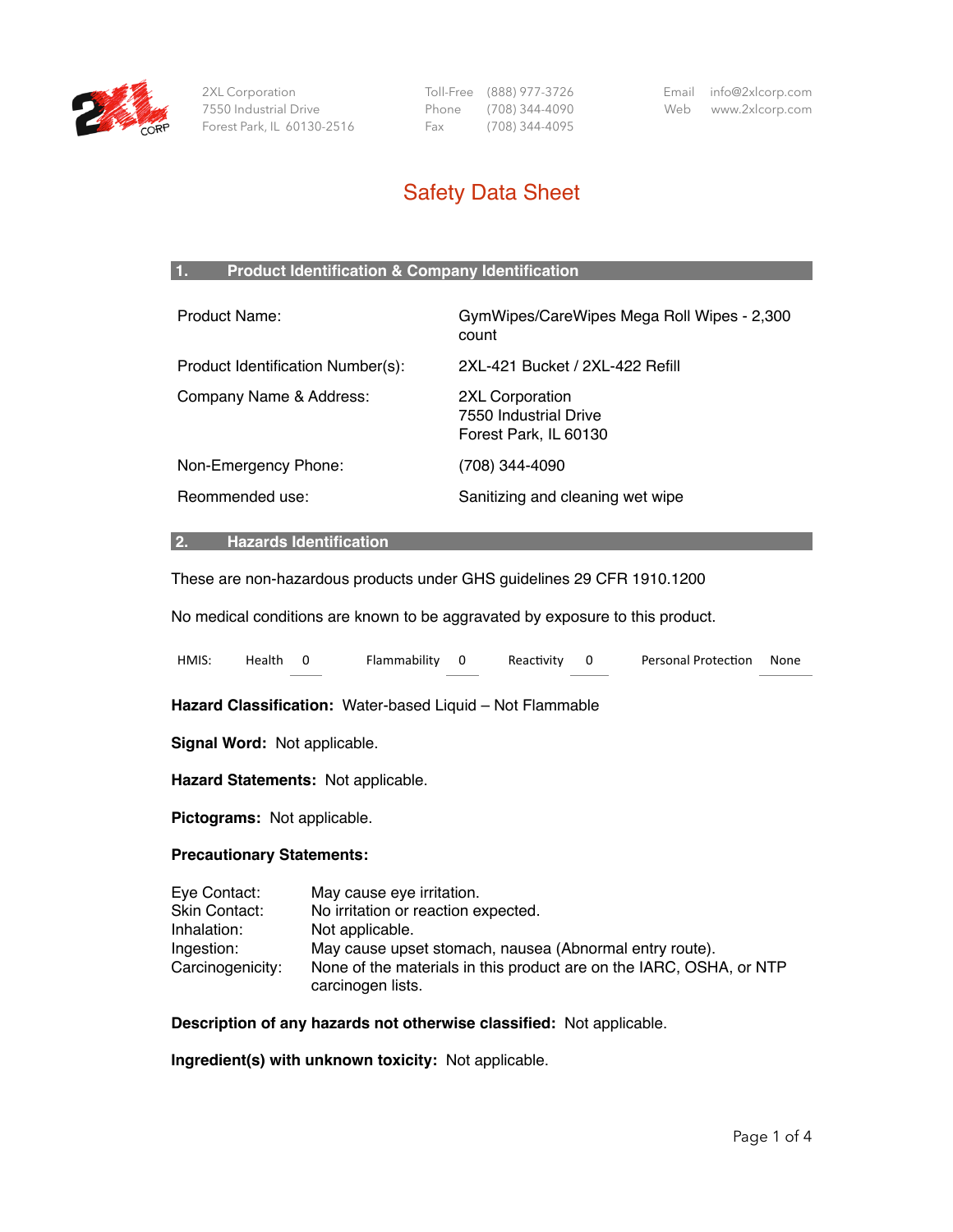| 2XL Corporation            |     | Toll-Free (888) 977-3726 | Email info@2xlcorp.com |
|----------------------------|-----|--------------------------|------------------------|
| 7550 Industrial Drive      |     | Phone (708) 344-4090     | Web www.2xlcorp.com    |
| Forest Park, IL 60130-2516 | Fax | (708) 344-4095           |                        |

#### **3. Composition/Information on Ingredients**

| <b>Ingredient Name</b>                                          | <b>CAS Number</b> | Approximate<br>Weight % |
|-----------------------------------------------------------------|-------------------|-------------------------|
| Contains no hazardous components as defined in 29 CFR 1910.1200 |                   |                         |
| Absorbent Material                                              |                   | ~20                     |
| Water                                                           | 7732-18-5         | ~100                    |

#### **4. First Aid Measures**

| Eye Contact:         | Do not rub eyes. Flush eyes thoroughly with water for 15 minutes. If<br>condition worsens or irritation persists, contact physician. |
|----------------------|--------------------------------------------------------------------------------------------------------------------------------------|
| <b>Skin Contact:</b> | Not applicable.                                                                                                                      |
| Inhalation:          | Not applicable.                                                                                                                      |
| Ingestion:           | Do not induce vomiting. Contact a physician or Poison Control Center.                                                                |

## **5. Fire Fighting Measures**

**Suitable extinguishing media:** SMALL FIRES: Any extinguisher suitable for Class B fires, dry chemical, CO2, water spray or fire fighting foam. LARGE FIRES: Water spray, fog or fire fighting foam. Water may be ineffective for fighting the fire, but may be used to cool fire exposed

containers. Keep containers and surroundings cool with water spray.

**Specific hazards during fire fighting:** Firefighters must be equipped with full protective gear including self-contained breathing apparatus.

**Special protective equipment for fire-fighters:** Firefighting activities that may result in potential exposure to high heat, smoke or toxic by-products of combustion should require NIOSH/MSHA- approved pressure-demand self-contained breathing apparatus with full facepiece and full protective clothing.

#### **Further information:** None

#### **6. Accidental Release Measures**

**Personal precautions:** Ventilate the area.

**Environmental precautions:** Not applicable.

**Methods for cleaning up:** Water clean up and rinse. May cause slippery surfaces.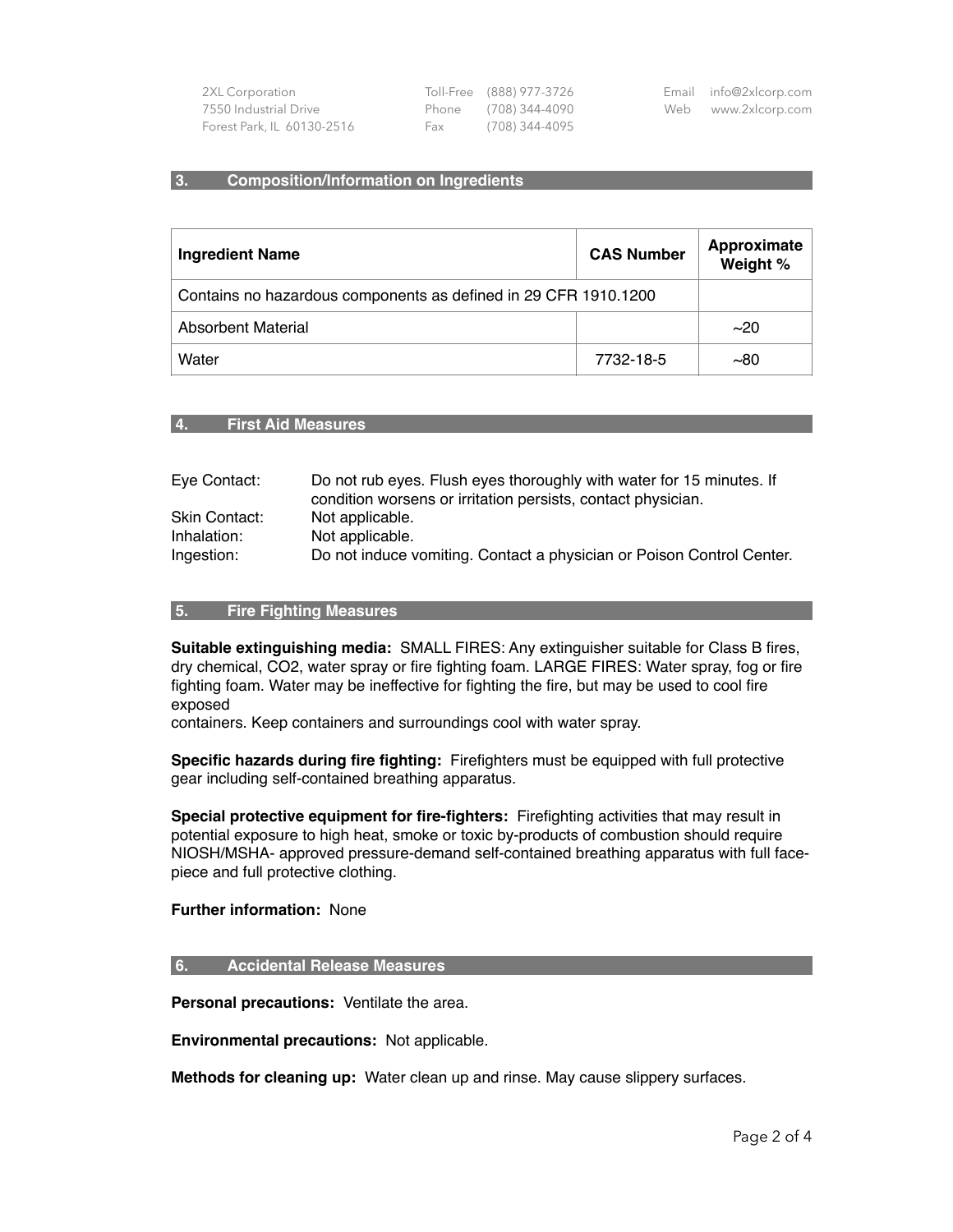| 2XL Corporation            |  |
|----------------------------|--|
| 7550 Industrial Drive      |  |
| Forest Park, IL 60130-2516 |  |

 Toll-Free (888) 977-3726 Phone (708) 344-4090 Fax (708) 344-4095

# **7. Handling and Storage**

**Precautions for safe handling:** Store at normal room temperature away from reach of small children.

**Conditions for safe storage, including incompatibilities:** Keep containers sealed. Use older containers first. Avoid freezing conditions.

#### **8. Exposure Controls / Personal Protection**

| Eye Protection:                   | None required under normal conditions. |
|-----------------------------------|----------------------------------------|
| <b>Skin Protection:</b>           | None required under normal conditions. |
| <b>Respiratory Protection:</b>    | None required under normal conditions. |
| Ventilation:                      | None required under normal conditions. |
| Protective Equipment or Clothing: | None required under normal conditions. |

# **9. Physical and Chemical Properties**

| Towelette impregnated with clear liquid |
|-----------------------------------------|
| $4.8 - 5.1*$                            |
| Not Applicable                          |
| Dependent on fragrance                  |
|                                         |
| $>200^{\circ}$ F (closed cup)           |
| Not known                               |
| Not known                               |
| Not known                               |
| Not known                               |
| Not known                               |
| Not known                               |
| $< 1.0*$                                |
| Soluble                                 |
| Not known                               |
| 8.32 lbs/gal                            |
|                                         |

\*Tested using the liquid component of the towelette.

## **10. Stability and Reactivity**

Reactivity: Stable under normal use and storage conditions. Possibility of hazardous reactions: Stable under normal use and storage conditions. Conditions to avoid: Do not store near heat or open flame.

## **11. Toxicological Information**

No acute or chronic toxic effects expected when used according to directions.